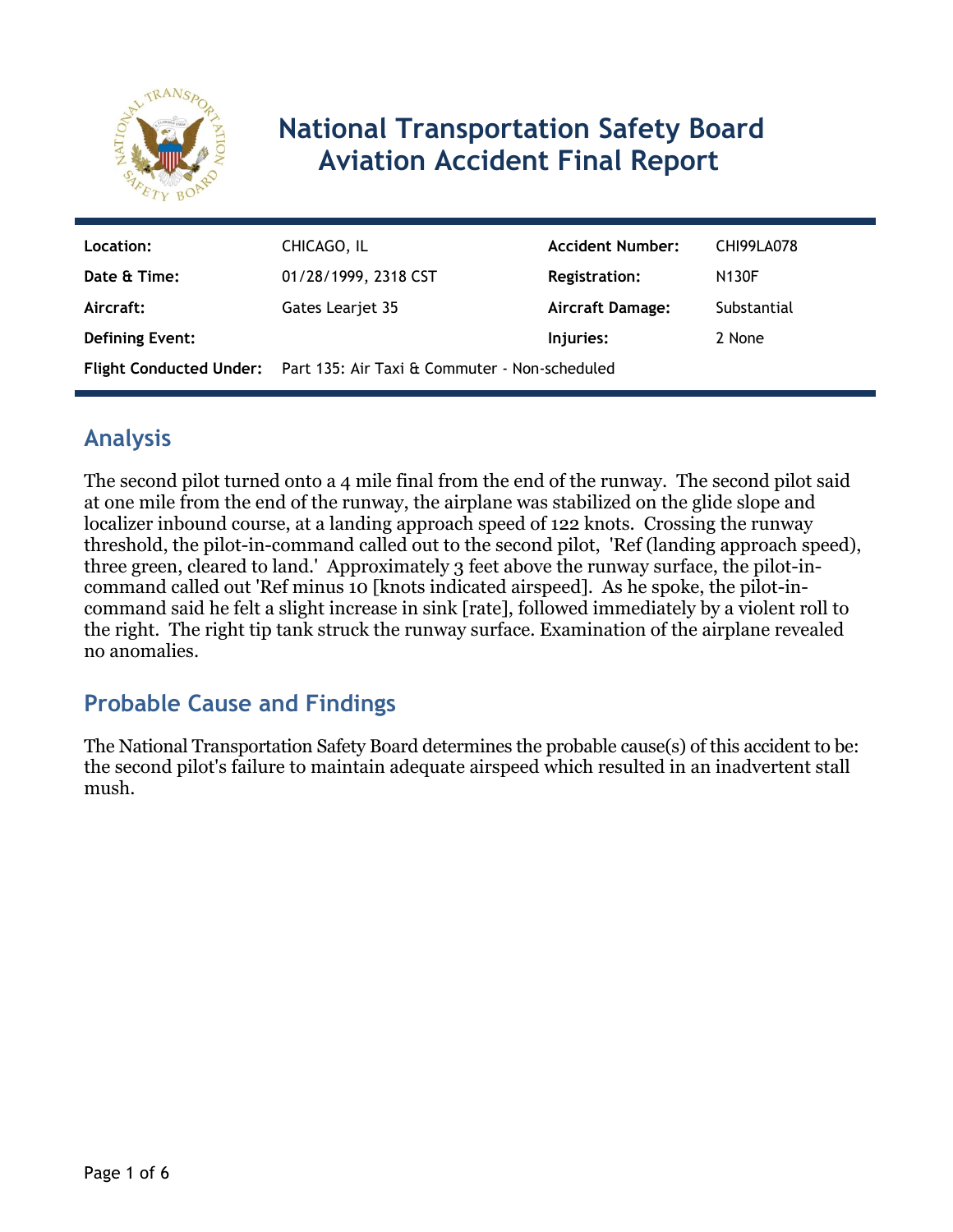#### **Findings**

Occurrence #1: LOSS OF CONTROL - IN FLIGHT Phase of Operation: LANDING - FLARE/TOUCHDOWN

Findings

1. (C) AIRSPEED - INADEQUATE - COPILOT/SECOND PILOT

2. (C) STALL/MUSH - INADVERTENT - COPILOT/SECOND PILOT

3. (C) AIRCRAFT CONTROL - NOT MAINTAINED - COPILOT/SECOND PILOT

----------

Occurrence #2: IN FLIGHT COLLISION WITH TERRAIN/WATER Phase of Operation: LANDING - FLARE/TOUCHDOWN

Findings 4. TERRAIN CONDITION - RUNWAY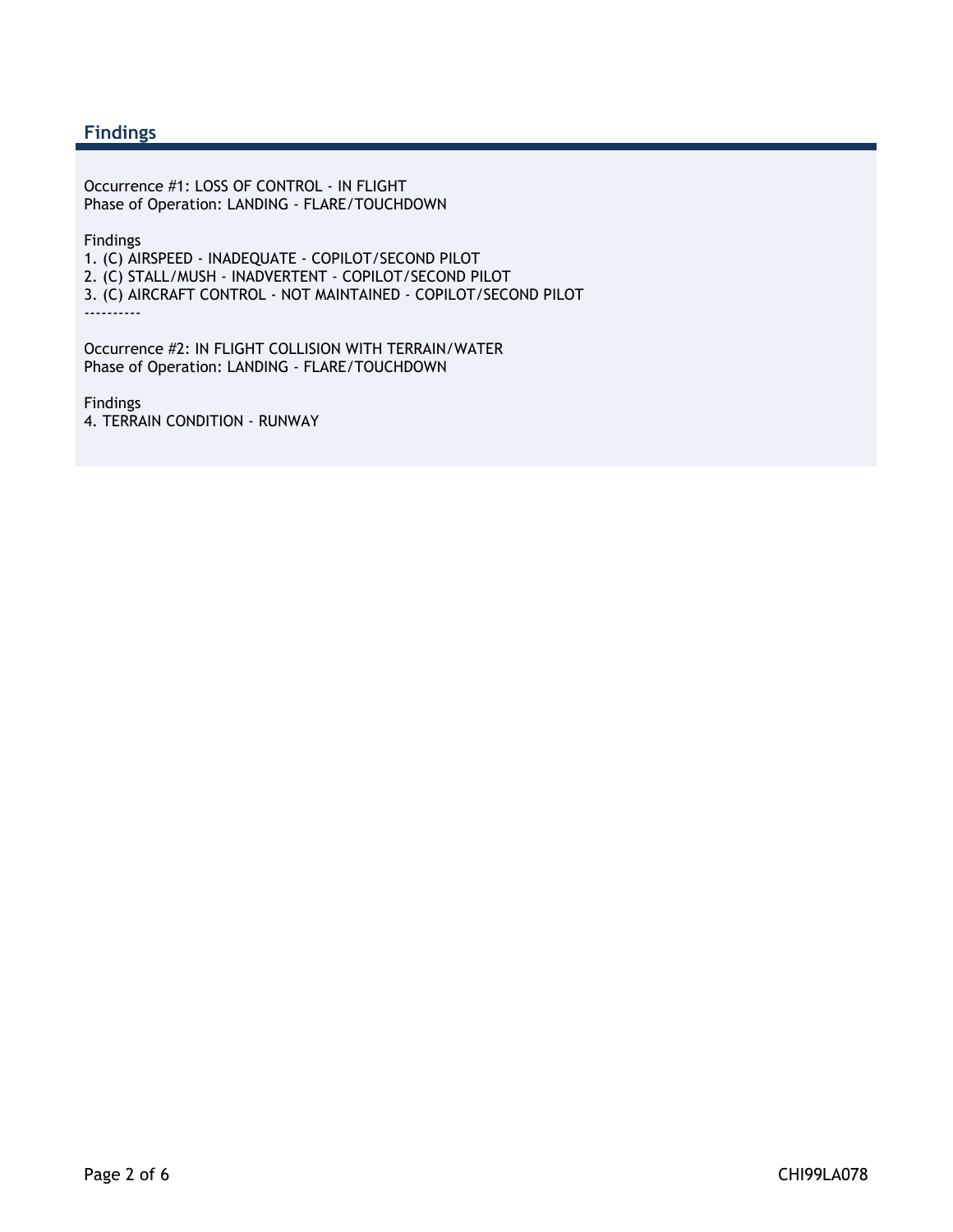## **Factual Information**

 On January 28, 1999, at 2318 central standard time, a Gates Learjet 35, N130F, operated by an airline transport pilot as U. S. Check flight 251, sustained substantial damage when during landing, the airplane's right wing struck the runway. Visual meteorological conditions prevailed at the time of the accident. The on-demand air taxi flight was being conducted under 14 CFR Part 135. An IFR flight plan was on file. The first pilot and second pilot reported no injuries. The cross-country flight originated at Columbus, Ohio, at 2329 eastern standard time, and was en route to Chicago, Illinois.

In his written statement, the pilot-in-command said that Chicago Terminal Radar Approach Control (TRACON) had cleared the airplane for the visual approach to runway 4R at Chicago Midway Airport, Chicago, Illinois. The second pilot was flying the airplane. The pilot-incommand said they turned onto an approximate 4 mile final from the end of the runway. The second pilot descended on the localizer and glideslope. The approach was stabilized about three miles out from the end of the runway. The pilot-in-command said that he called out to the second pilot, as they were crossing the runway threshold, "Ref (landing approach speed), three green, cleared to land." The pilot-in-command said, "the AOA (angle of attack) indication was normal. [The] descent rate was normal." The pilot-in-command said that the airplane was approximately 3 feet above the runway surface when he called out "Ref minus 10 [knots indicated airspeed]. Just as I spoke I felt a slight increase in sink [rate], followed immediately by a violent roll to the right. The right tip tank struck the runway surface."

In his written statement, the second pilot said that at approximately one mile from the end of the runway, the airplane was stabilized at "Vref" (landing approach speed) of 122 knots, and on the glide slope and localizer inbound course. "We crossed the threshold [of the runway], and about 1 to 1 and 1/2 seconds later, I pulled the thrust levers to idle [power]. Just before touchdown, at about Vref minus 5 knots, the plane rolled hard to the right. I immediately put in left correction and pushed the thrust levers forward. An instant later, we hit on the right side, and then the main wheels touched down. I then pulled the thrust levers back to idle."

Federal Aviation Administration (FAA) inspectors examined the airplane at Chicago Midway Airport. The airplane's right wing, approximately 18 inches inboard of the tip tank was bent upward approximately 10 degrees. A 2 inch deep, chordwise-running grove was observed in the top wing skin running from the leading edge aft to the outboard edge of the right aileron. Heavy wrinkling in the upper wing skin was observed approximately 18 inches either side of the grove. The bottom wing skin, in the vicinity of the bend also showed skin wrinkling. The outboard edge of the right aileron was bent upward slightly. The right tip tank showed a laterally-running, inward dent and fracture, located in the bottom, center skin. Longitudinally running metal scrapes were also observed along the bottom, center line of the tip tank.

The airplane's flight control system was examined. The examination revealed complete continuity and no anomalies. Examination of the engines, engine's controls, and other airplane systems revealed no anomalies.

The Gates Learjet 35/36 Aircrew Flight Manual Landing Approach Speed Vref table for an airplane with the Century III wing and FC-200 autopilot showed for a 13,975 pound airplane, an approach speed of 123 knots indicated airspeed (KIAS). The Gates Learjet 35/36 Aircrew Flight Manual Stall Speeds table for an airplane with the Century III wing and FC-200 autopilot incorporating the "Softflite" kit, configured with landing gear down and the flaps at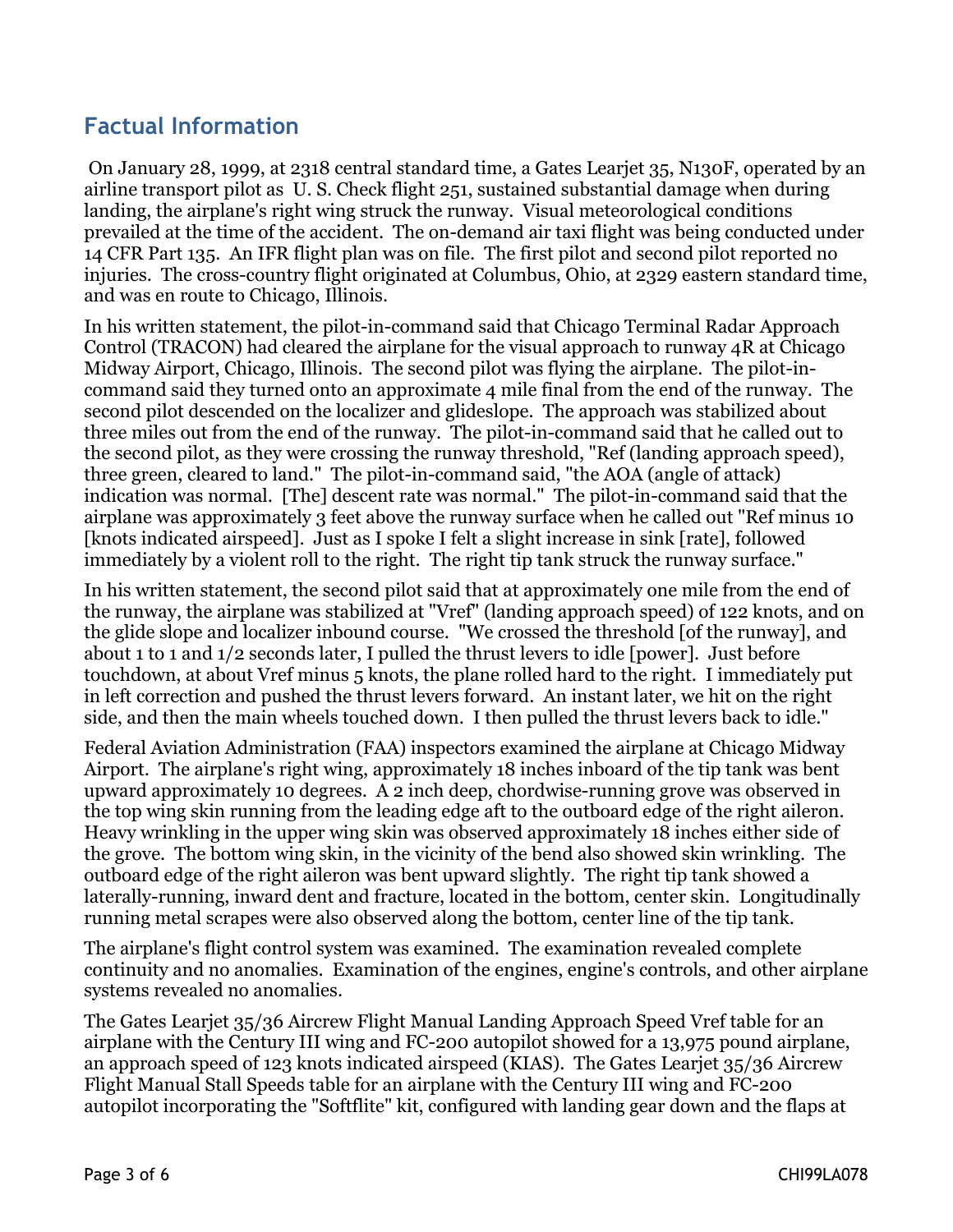40 degrees, showed for a 13,975 pound airplane, a stall speed of 95 KIAS.

### **Pilot Information**

| Certificate:                     | Airline Transport; Flight<br>Instructor; Commercial                                                                                                                                                                                                | 44, Male<br>Age:                  |                               |
|----------------------------------|----------------------------------------------------------------------------------------------------------------------------------------------------------------------------------------------------------------------------------------------------|-----------------------------------|-------------------------------|
| Airplane Rating(s):              | Multi-engine Land; Single-engine<br>Land                                                                                                                                                                                                           | Seat Occupied:                    | Left                          |
| <b>Other Aircraft Rating(s):</b> | None                                                                                                                                                                                                                                               | <b>Restraint Used:</b>            | Seatbelt, Shoulder<br>harness |
| Instrument Rating(s):            | <b>Second Pilot Present:</b><br>Airplane                                                                                                                                                                                                           |                                   | Yes                           |
| Instructor Rating(s):            | Airplane Multi-engine; Airplane<br>Single-engine; Instrument Airplane                                                                                                                                                                              | <b>Toxicology Performed:</b>      | No.                           |
| <b>Medical Certification:</b>    | Class 1 Valid Medical--w/<br>waivers/lim.                                                                                                                                                                                                          | <b>Last Medical Exam:</b>         | 07/13/1998                    |
| <b>Occupational Pilot:</b>       |                                                                                                                                                                                                                                                    | Last Flight Review or Equivalent: |                               |
| <b>Flight Time:</b>              | 9100 hours (Total, all aircraft), 6379 hours (Total, this make and model), 3887 hours (Pilot In<br>Command, all aircraft), 170 hours (Last 90 days, all aircraft), 53 hours (Last 30 days, all<br>aircraft), 3 hours (Last 24 hours, all aircraft) |                                   |                               |

## **Aircraft and Owner/Operator Information**

| Aircraft Manufacturer:        | <b>Gates Leariet</b>   | <b>Registration:</b>                  | <b>N130F</b>             |
|-------------------------------|------------------------|---------------------------------------|--------------------------|
| Model/Series:                 | 35 35                  | <b>Aircraft Category:</b>             | Airplane                 |
| Year of Manufacture:          |                        | <b>Amateur Built:</b>                 | No.                      |
| Airworthiness Certificate:    | Transport              | Serial Number:                        | 35-044                   |
| <b>Landing Gear Type:</b>     | Retractable - Tricycle | Seats:                                | 2                        |
| Date/Type of Last Inspection: | 12/22/1998, AAIP       | <b>Certified Max Gross Wt.:</b>       | 18500 lbs                |
| Time Since Last Inspection:   | 118 Hours              | Engines:                              | 2 Turbo Jet              |
| Airframe Total Time:          | 8956 Hours             | <b>Engine Manufacturer:</b>           | Garrett                  |
| ELT:                          | Not installed          | <b>Engine Model/Series:</b>           | TFE731                   |
| <b>Registered Owner:</b>      | AIRNET SYSTEMS INC.    | <b>Rated Power:</b>                   | 3500 lbs                 |
| Operator:                     | AIRNET SYSTEMS INC.    | Air Carrier Operating<br>Certificate: | On-demand Air Taxi (135) |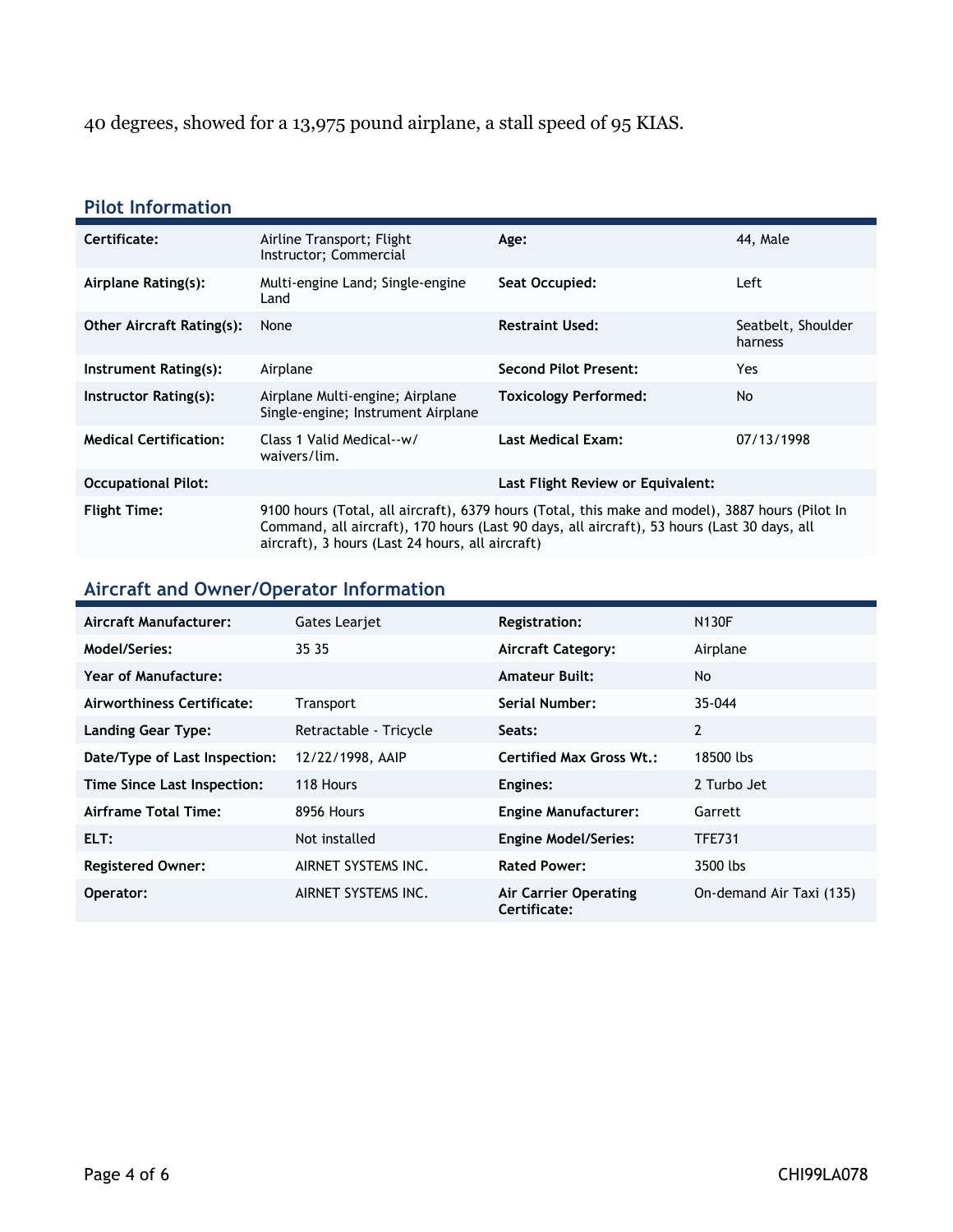## **Meteorological Information and Flight Plan**

| <b>Conditions at Accident Site:</b>     | <b>Visual Conditions</b> | <b>Condition of Light:</b>        | Night/Dark    |
|-----------------------------------------|--------------------------|-----------------------------------|---------------|
| <b>Observation Facility, Elevation:</b> | MDW, 619 ft msl          | <b>Observation Time:</b>          | 2318 CST      |
| Distance from Accident Site:            | 1 Nautical Miles         | Direction from Accident Site:     | $220^\circ$   |
| <b>Lowest Cloud Condition:</b>          | Clear / 0 ft agl         | <b>Temperature/Dew Point:</b>     | 1°C / $-4$ °C |
| Lowest Ceiling:                         | None / 0 ft agl          | Visibility                        | 10 Miles      |
| Wind Speed/Gusts, Direction:            | 7 knots, 40°             | Visibility (RVR):                 | $0$ ft        |
| <b>Altimeter Setting:</b>               | 30 inches Hg             | Visibility (RVV):                 | 0 Miles       |
| <b>Precipitation and Obscuration:</b>   |                          |                                   |               |
| <b>Departure Point:</b>                 | COLUMBUS, OH (CMH)       | <b>Type of Flight Plan Filed:</b> | <b>IFR</b>    |
| Destination:                            | (MDW)                    | <b>Type of Clearance:</b>         | <b>IFR</b>    |
| <b>Departure Time:</b>                  | 2329 EST                 | Type of Airspace:                 | Class B       |
|                                         |                          |                                   |               |

### **Airport Information**

| Airport:                  | CHICAGO MIDWAY AIRPORT (MDW) | <b>Runway Surface Type:</b>      | Concrete       |
|---------------------------|------------------------------|----------------------------------|----------------|
| <b>Airport Elevation:</b> | $619$ ft                     | <b>Runway Surface Condition:</b> | Drv            |
| Runway Used:              | 4R                           | IFR Approach:                    | Localizer Only |
| Runway Length/Width:      | 6446 ft / 150 ft             | <b>VFR Approach/Landing:</b>     | None           |

## **Wreckage and Impact Information**

| Crew Injuries:          | 2 None | Aircraft Damage:           | Substantial |
|-------------------------|--------|----------------------------|-------------|
| Passenger Injuries:     | N/A    | <b>Aircraft Fire:</b>      | None        |
| <b>Ground Injuries:</b> | N/A    | <b>Aircraft Explosion:</b> | None        |
| Total Injuries:         | 2 None | Latitude, Longitude:       |             |

### **Administrative Information**

| Investigator In Charge (IIC):            | <b>DAVID</b>                                                                                                                                                                                                                                                                                                                                       | C BOWLING                            | <b>Adopted Date:</b> | 09/07/2000 |
|------------------------------------------|----------------------------------------------------------------------------------------------------------------------------------------------------------------------------------------------------------------------------------------------------------------------------------------------------------------------------------------------------|--------------------------------------|----------------------|------------|
| <b>Additional Participating Persons:</b> |                                                                                                                                                                                                                                                                                                                                                    | DERRICK D CHEATHAM; WEST CHICAGO, IL |                      |            |
| <b>Publish Date:</b>                     |                                                                                                                                                                                                                                                                                                                                                    |                                      |                      |            |
| <b>Investigation Docket:</b>             | NTSB accident and incident dockets serve as permanent archival information for the NTSB's<br>investigations. Dockets released prior to June 1, 2009 are publicly available from the NTSB's<br>Record Management Division at pubing@ntsb.gov, or at 800-877-6799. Dockets released after<br>this date are available at http://dms.ntsb.gov/pubdms/. |                                      |                      |            |